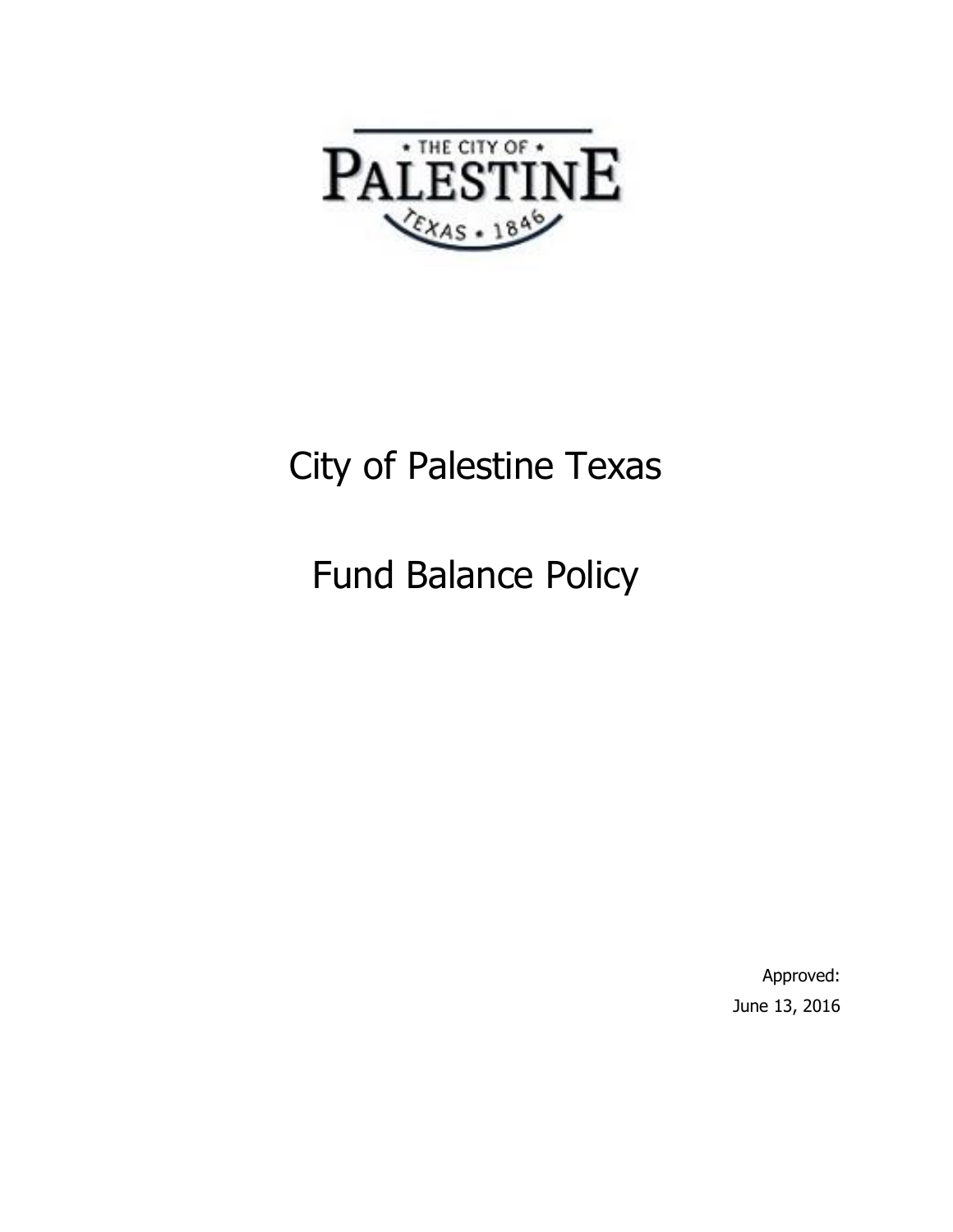City of Palestine Fund Balance Policy Page 2

## *Purpose*

The Council recognizes that the maintenance of a fund balance is essential to the preservation of the financial integrity of the City and is fiscally advantageous for both the City and the taxpayer. This policy establishes goals and provides guidance concerning the desired level of fund balance maintained by the City to mitigate financial risk that can occur from unforeseen revenue fluctuations, unanticipated expenditures, and similar circumstances. Specifically, the City desires to maintain adequate fund balance (reserves) in the City's various funds to:

- Provide sufficient cash flow for operations
- Provide for fluctuations in capital expenditure project spending
- Improve investment-grade bond ratings
- Ensure long-term fiscal sustainability

The City of Palestine operates much more independently than other Texas cities which have larger nearby municipalities for mutual aid, for instance, which increases vulnerability to such risks as natural disasters, fluctuations in revenue or impact of State or Federal decision-making. The City has implemented a fairly complex fund structure to assist in planning and preserving resources dedicated to various programs, services and funding sources. This provides the ability to assess the fund balance in each fund separately in terms of current and forecasted revenues, expenditures and potential changes.

## *Definitions*

**Fund balance** - a measurement of available financial resources and is the difference between total assets and total liabilities in each fund.

**Classifications within Fund Balance**. GASB Statement 54 distinguishes fund balance classified based on the relative strength of the constraints that control the purposes for which specified amounts can be spent. Beginning with the most restrictive constraints, fund balance amounts will be reported in the following categories:

- **1) Nonspendable fund balance –** amounts that are not in a spendable form (e.g., inventory) or are legally or contractually required to be maintained intact (e.g., permanent fund principal).
- **2) Restricted fund balance –** amounts that can be spent only for the specific purposes stipulated by external parties either constitutionally or through enabling legislation (e.g., grants or donations).
- **3) Committed fund balance –** amounts that can be used only for the specific purposes determined by a formal action of the City Council. Commitments may be changed or lifted only by referring to the formal action that imposed the constraint originally (e.g., the council's commitment in connection with future construction projects).
- **4) Assigned fund balance –** amounts *intended* to be used by the government for specific purposes. Intent can be expressed by the City Council or by a designee to whom that governing body delegates the authority. (In governmental funds other than the general fund, assigned fund balance represents the amount that is not restricted or committed but by definition, being account for in a separate fund, are intended to be used for the purpose of that fund).